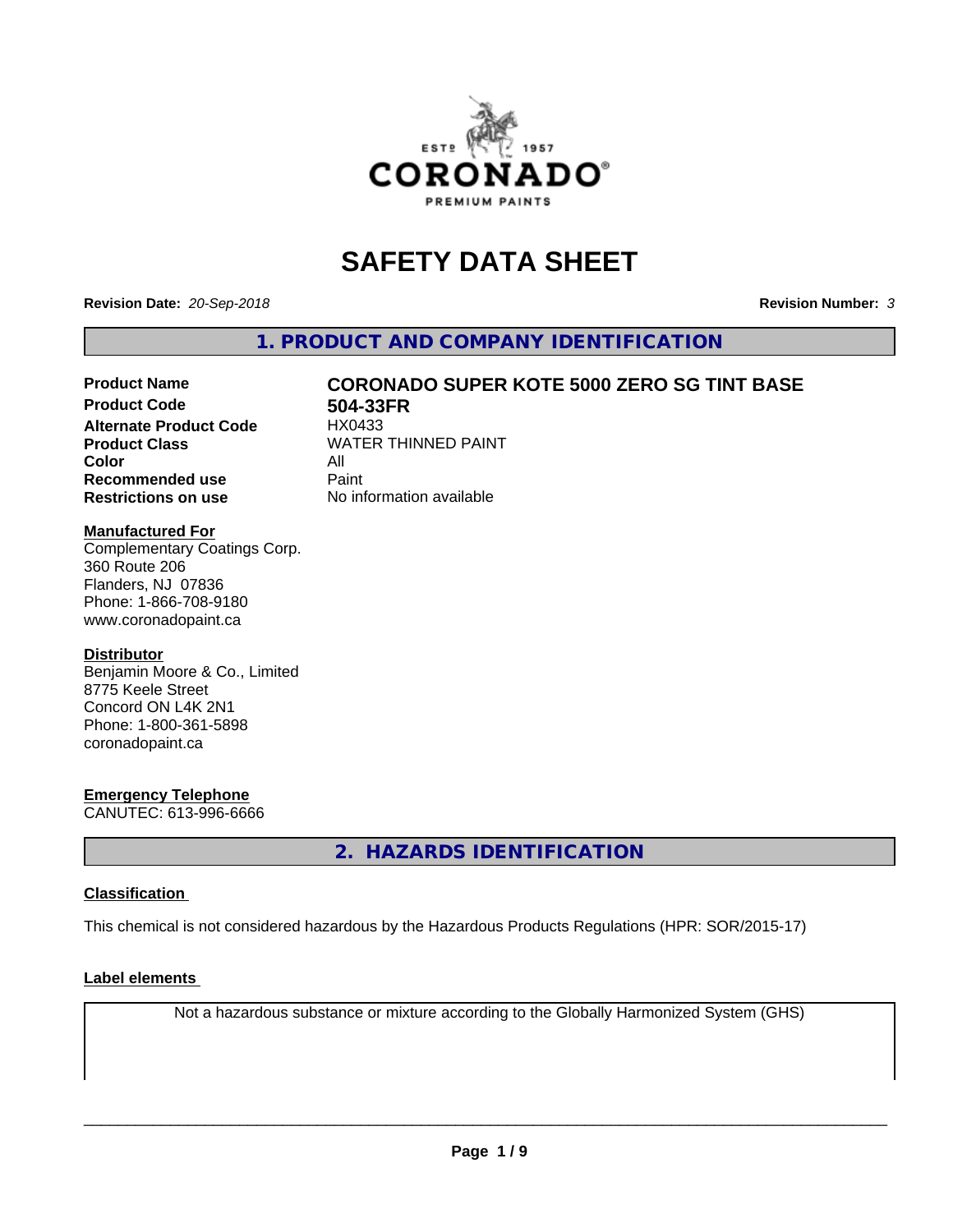**Appearance** liquid **Odor 11 Odor 11 Odor 11 Odor 11 Odor 11 Odor 11 Odor 11 Odor 11 Odor 11 Odor 11 Odor 11 Odor 11 Odor 11 Odor 11 Odor 11 Odor 11 Odor 11 Odor 11**

**Other information**

No information available

# **3. COMPOSITION INFORMATION ON COMPONENTS**

\_\_\_\_\_\_\_\_\_\_\_\_\_\_\_\_\_\_\_\_\_\_\_\_\_\_\_\_\_\_\_\_\_\_\_\_\_\_\_\_\_\_\_\_\_\_\_\_\_\_\_\_\_\_\_\_\_\_\_\_\_\_\_\_\_\_\_\_\_\_\_\_\_\_\_\_\_\_\_\_\_\_\_\_\_\_\_\_\_\_\_\_\_

| name<br>٦Æ.<br>янкан    | n<br>N6<br>.    | £<br>. .<br>w.<br>$\sqrt{2}$    |
|-------------------------|-----------------|---------------------------------|
| dioxide<br>ıtan<br>ilim | 376<br>$-6 - 6$ | 0.00<br>יי<br>.<br><b>JU 70</b> |

|                                                                        | 4. FIRST AID MEASURES                                                                                                                        |  |
|------------------------------------------------------------------------|----------------------------------------------------------------------------------------------------------------------------------------------|--|
| <b>General Advice</b>                                                  | No hazards which require special first aid measures.                                                                                         |  |
| <b>Eye Contact</b>                                                     | Rinse thoroughly with plenty of water for at least 15<br>minutes and consult a physician.                                                    |  |
| <b>Skin Contact</b>                                                    | Wash off immediately with soap and plenty of water while<br>removing all contaminated clothes and shoes.                                     |  |
| <b>Inhalation</b>                                                      | Move to fresh air. If symptoms persist, call a physician.                                                                                    |  |
| Ingestion                                                              | Clean mouth with water and afterwards drink plenty of<br>water. Consult a physician if necessary.                                            |  |
| <b>Most Important Symptoms/Effects</b>                                 | None known.                                                                                                                                  |  |
| <b>Notes To Physician</b>                                              | Treat symptomatically.                                                                                                                       |  |
|                                                                        | 5. FIRE-FIGHTING MEASURES                                                                                                                    |  |
| <b>Suitable Extinguishing Media</b>                                    | Use extinguishing measures that are appropriate to local<br>circumstances and the surrounding environment.                                   |  |
| <b>Protective Equipment And Precautions For</b><br><b>Firefighters</b> | As in any fire, wear self-contained breathing apparatus<br>pressure-demand, MSHA/NIOSH (approved or equivalent)<br>and full protective gear. |  |
| <b>Specific Hazards Arising From The Chemical</b>                      | Closed containers may rupture if exposed to fire or                                                                                          |  |

extreme heat.

**Sensitivity To Mechanical Impact** No

**Sensitivity To Static Discharge** No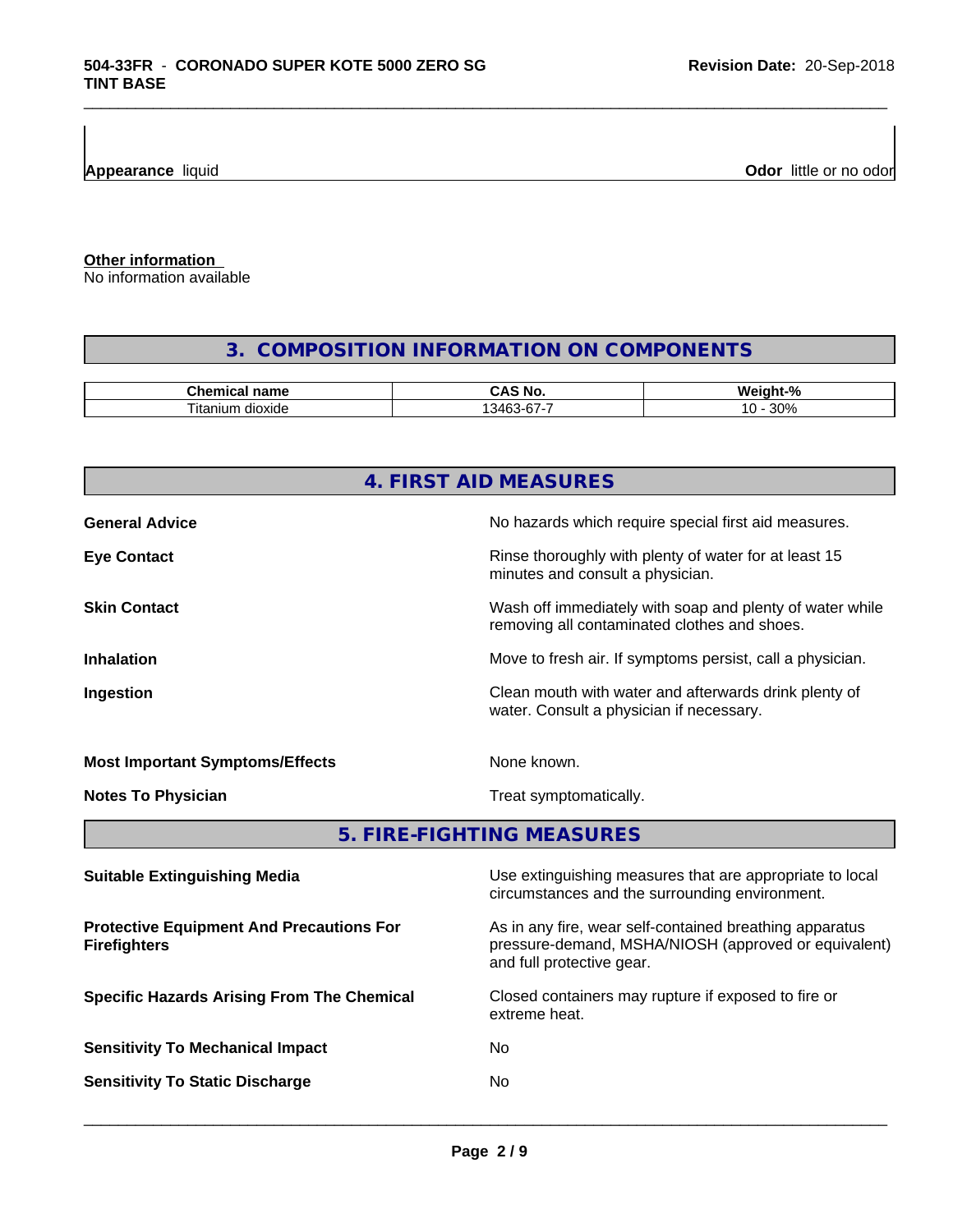| <b>Flash Point Data</b><br>Flash Point (°F)<br>Flash Point (°C)<br><b>Method</b> |                        | Not applicable<br>Not applicable<br>Not applicable |                                |
|----------------------------------------------------------------------------------|------------------------|----------------------------------------------------|--------------------------------|
| <b>Flammability Limits In Air</b>                                                |                        |                                                    |                                |
| Lower flammability limit:<br><b>Upper flammability limit:</b>                    |                        | Not applicable<br>Not applicable                   |                                |
| <b>NFPA</b><br>Health: 1                                                         | <b>Flammability: 0</b> | <b>Instability: 0</b>                              | <b>Special: Not Applicable</b> |
| <b>NFPA Legend</b><br>0 - Not Hazardous<br>1 - Slightly<br>2 - Moderate          |                        |                                                    |                                |

\_\_\_\_\_\_\_\_\_\_\_\_\_\_\_\_\_\_\_\_\_\_\_\_\_\_\_\_\_\_\_\_\_\_\_\_\_\_\_\_\_\_\_\_\_\_\_\_\_\_\_\_\_\_\_\_\_\_\_\_\_\_\_\_\_\_\_\_\_\_\_\_\_\_\_\_\_\_\_\_\_\_\_\_\_\_\_\_\_\_\_\_\_

- 
- 3 High
- 4 Severe

*The ratings assigned are only suggested ratings, the contractor/employer has ultimate responsibilities for NFPA ratings where this system is used.*

*Additional information regarding the NFPA rating system is available from the National Fire Protection Agency (NFPA) at www.nfpa.org.*

**6. ACCIDENTAL RELEASE MEASURES**

**Personal Precautions Precautions** Avoid contact with skin, eyes and clothing. Ensure adequate ventilation.

**Other Information Other Information Prevent further leakage or spillage if safe to do so.** 

**Environmental precautions** See Section 12 for additional Ecological Information.

**Methods for Cleaning Up Soak up with inert absorbent material. Sweep up and** shovel into suitable containers for disposal.

vapors, spray mists or sanding dust. In case of insufficient

ventilation, wear suitable respiratory equipment.

**7. HANDLING AND STORAGE**

Handling **Handling Avoid contact with skin, eyes and clothing. Avoid breathing Handling** 

**Storage Keep container tightly closed. Keep out of the reach of Keep** container tightly closed. Keep out of the reach of

**Incompatible Materials No information available** 

 $\overline{\phantom{a}}$  ,  $\overline{\phantom{a}}$  ,  $\overline{\phantom{a}}$  ,  $\overline{\phantom{a}}$  ,  $\overline{\phantom{a}}$  ,  $\overline{\phantom{a}}$  ,  $\overline{\phantom{a}}$  ,  $\overline{\phantom{a}}$  ,  $\overline{\phantom{a}}$  ,  $\overline{\phantom{a}}$  ,  $\overline{\phantom{a}}$  ,  $\overline{\phantom{a}}$  ,  $\overline{\phantom{a}}$  ,  $\overline{\phantom{a}}$  ,  $\overline{\phantom{a}}$  ,  $\overline{\phantom{a}}$ 

**8. EXPOSURE CONTROLS/PERSONAL PROTECTION**

children.

**Exposure Limits**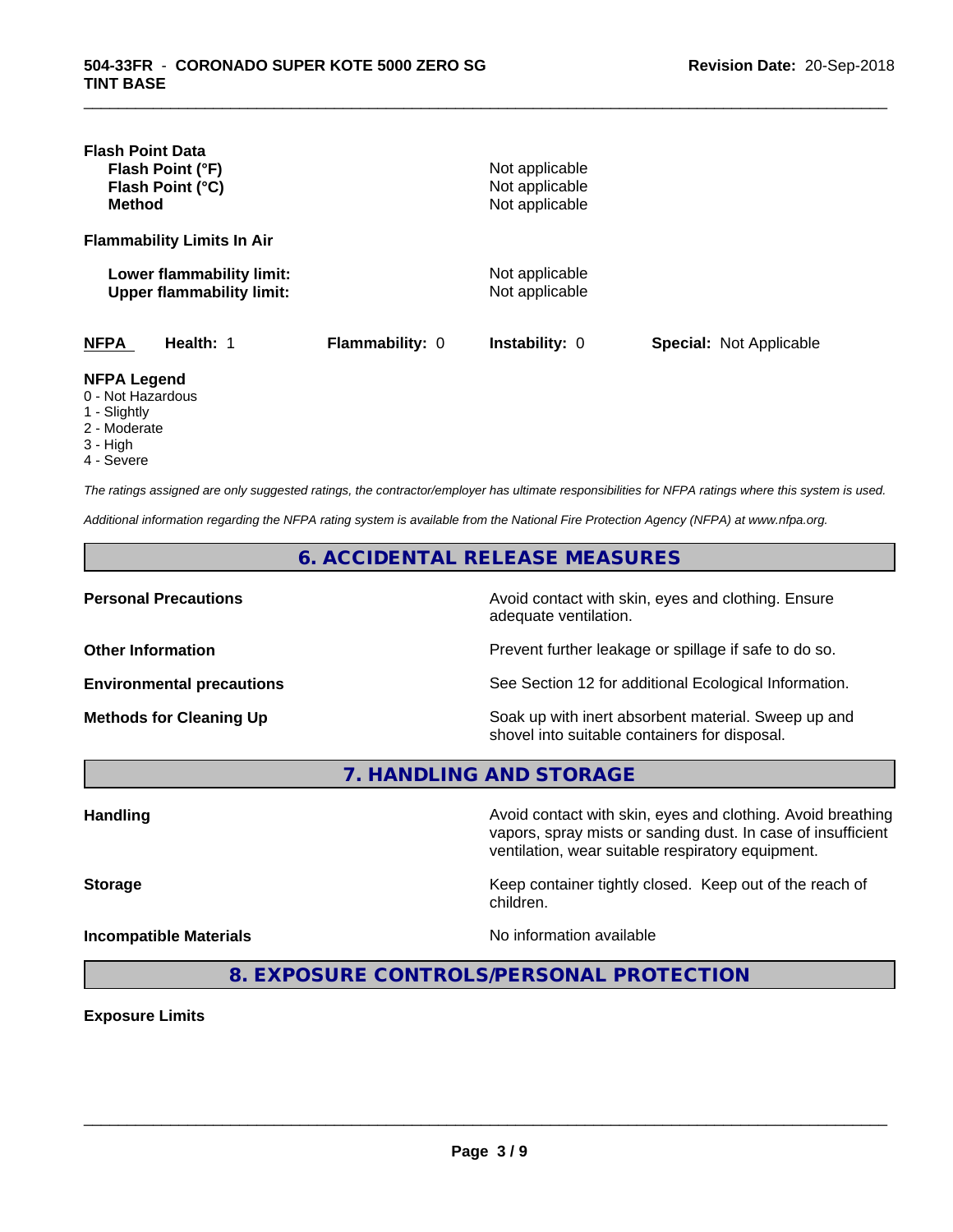| <b>Chemical name</b>                                                                                                                                                                                                                                                                                                         | <b>ACGIH TLV</b>  | Alberta           | <b>British Columbia</b>                                                                                                                                        | Ontario           | Quebec              |
|------------------------------------------------------------------------------------------------------------------------------------------------------------------------------------------------------------------------------------------------------------------------------------------------------------------------------|-------------------|-------------------|----------------------------------------------------------------------------------------------------------------------------------------------------------------|-------------------|---------------------|
| Titanium dioxide                                                                                                                                                                                                                                                                                                             | 10 mg/m $3$ - TWA | 10 mg/m $3 - TWA$ | 10 mg/m $3$ - TWA                                                                                                                                              | 10 mg/m $3$ - TWA | 10 mg/m $3$ - TWAEV |
|                                                                                                                                                                                                                                                                                                                              |                   |                   | $3$ mg/m <sup>3</sup> - TWA                                                                                                                                    |                   |                     |
| Legend<br>ACGIH - American Conference of Governmental Industrial Hygienists<br>Alberta - Alberta Occupational Exposure Limits<br>British Columbia - British Columbia Occupational Exposure Limits<br>Ontario - Ontario Occupational Exposure Limits<br>Quebec - Quebec Occupational Exposure Limits<br>N/E - Not established |                   |                   |                                                                                                                                                                |                   |                     |
| <b>Engineering Measures</b>                                                                                                                                                                                                                                                                                                  |                   |                   | Ensure adequate ventilation, especially in confined areas.                                                                                                     |                   |                     |
| <b>Personal Protective Equipment</b><br><b>Eye/Face Protection</b><br><b>Skin Protection</b><br><b>Respiratory Protection</b>                                                                                                                                                                                                |                   |                   | Safety glasses with side-shields.<br>Protective gloves and impervious clothing.<br>In case of insufficient ventilation wear suitable respiratory<br>equipment. |                   |                     |

\_\_\_\_\_\_\_\_\_\_\_\_\_\_\_\_\_\_\_\_\_\_\_\_\_\_\_\_\_\_\_\_\_\_\_\_\_\_\_\_\_\_\_\_\_\_\_\_\_\_\_\_\_\_\_\_\_\_\_\_\_\_\_\_\_\_\_\_\_\_\_\_\_\_\_\_\_\_\_\_\_\_\_\_\_\_\_\_\_\_\_\_\_

**Hygiene Measures Avoid contact with skin, eyes and clothing. Remove and Avoid contact with skin, eyes and clothing. Remove and Avoid contact with skin, eyes and clothing. Remove and** wash contaminated clothing before re-use. Wash thoroughly after handling.

# **9. PHYSICAL AND CHEMICAL PROPERTIES**

| Appearance                           | liquid                   |
|--------------------------------------|--------------------------|
| Odor                                 | little or no odor        |
| <b>Odor Threshold</b>                | No information available |
| Density (Ibs/gal)                    | $9.6 - 10.0$             |
| <b>Specific Gravity</b>              | $1.15 - 1.20$            |
| рH                                   | No information available |
| <b>Viscosity (cps)</b>               | No information available |
| Solubility(ies)                      | No information available |
| <b>Water solubility</b>              | No information available |
| <b>Evaporation Rate</b>              | No information available |
| Vapor pressure @20 °C (kPa)          | No information available |
| Vapor density                        | No information available |
| Wt. % Solids                         | $35 - 45$                |
| Vol. % Solids                        | $25 - 35$                |
| Wt. % Volatiles                      | $55 - 65$                |
| Vol. % Volatiles                     | $65 - 75$                |
| <b>VOC Regulatory Limit (g/L)</b>    | < 5                      |
| <b>Boiling Point (°F)</b>            | 212                      |
| <b>Boiling Point (°C)</b>            | 100                      |
| <b>Freezing Point (°F)</b>           | 32                       |
| <b>Freezing Point (°C)</b>           | 0                        |
| Flash Point (°F)                     | Not applicable           |
| Flash Point (°C)                     | Not applicable           |
| <b>Method</b>                        | Not applicable           |
| <b>Flammability (solid, gas)</b>     | Not applicable           |
| <b>Upper flammability limit:</b>     | Not applicable           |
| Lower flammability limit:            | Not applicable           |
| <b>Autoignition Temperature (°F)</b> | No information available |
| <b>Autoignition Temperature (°C)</b> | No information available |
| Decomposition Temperature (°F)       | No information available |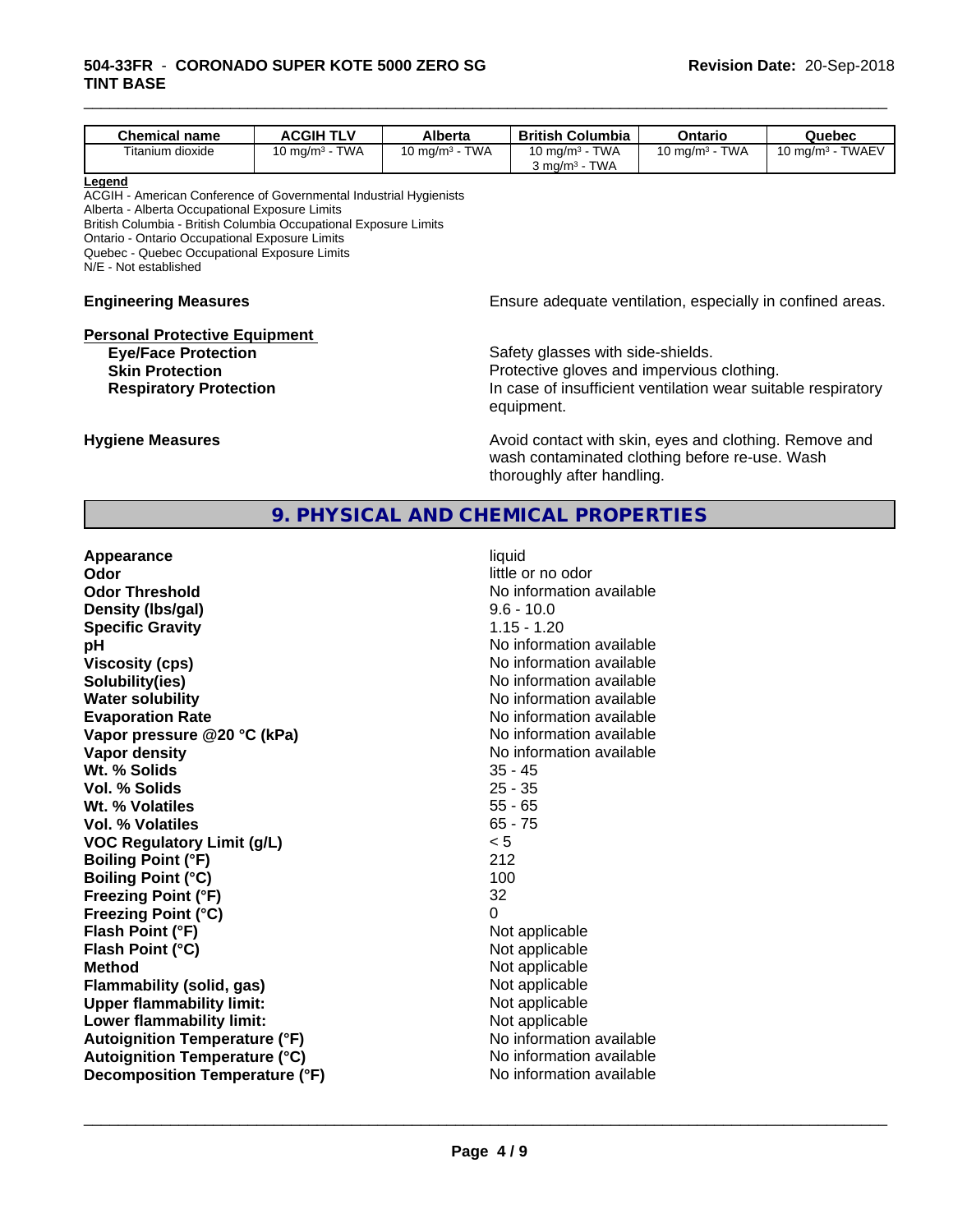**Decomposition Temperature (°C)**<br> **Partition coefficient**<br> **Partition coefficient**<br> **No** information available

**No information available** 

\_\_\_\_\_\_\_\_\_\_\_\_\_\_\_\_\_\_\_\_\_\_\_\_\_\_\_\_\_\_\_\_\_\_\_\_\_\_\_\_\_\_\_\_\_\_\_\_\_\_\_\_\_\_\_\_\_\_\_\_\_\_\_\_\_\_\_\_\_\_\_\_\_\_\_\_\_\_\_\_\_\_\_\_\_\_\_\_\_\_\_\_\_

# **10. STABILITY AND REACTIVITY**

| <b>Reactivity</b>                         | Not Applicable                           |
|-------------------------------------------|------------------------------------------|
| <b>Chemical Stability</b>                 | Stable under normal conditions.          |
| <b>Conditions to avoid</b>                | Prevent from freezing.                   |
| <b>Incompatible Materials</b>             | No materials to be especially mentioned. |
| <b>Hazardous Decomposition Products</b>   | None under normal use.                   |
| <b>Possibility of hazardous reactions</b> | None under normal conditions of use.     |

# **11. TOXICOLOGICAL INFORMATION**

# **Product Information Information on likely routes of exposure**

**Principal Routes of Exposure Exposure** Eye contact, skin contact and inhalation.

**Acute Toxicity<br>Product Information** 

**No information available** 

# **Symptoms related to the physical,chemical and toxicological characteristics**

**Symptoms** No information available

# **Delayed and immediate effects as well as chronic effects from short and long-term exposure**

| Eye contact                     | May cause slight irritation                                                                                     |
|---------------------------------|-----------------------------------------------------------------------------------------------------------------|
| <b>Skin contact</b>             | Substance may cause slight skin irritation. Prolonged or<br>repeated contact may dry skin and cause irritation. |
| <b>Inhalation</b>               | May cause irritation of respiratory tract.                                                                      |
| Ingestion                       | Ingestion may cause gastrointestinal irritation, nausea,<br>vomiting and diarrhea.                              |
| <b>Sensitization</b>            | No information available.                                                                                       |
| <b>Neurological Effects</b>     | No information available.                                                                                       |
| <b>Mutagenic Effects</b>        | No information available.                                                                                       |
| <b>Reproductive Effects</b>     | No information available.                                                                                       |
| <b>Developmental Effects</b>    | No information available.                                                                                       |
| <b>Target organ effects</b>     | No information available.                                                                                       |
| <b>STOT - single exposure</b>   | No information available.                                                                                       |
| <b>STOT - repeated exposure</b> | No information available.                                                                                       |
| Other adverse effects           | No information available.                                                                                       |
| <b>Aspiration Hazard</b>        | No information available.                                                                                       |
|                                 |                                                                                                                 |

**Numerical measures of toxicity**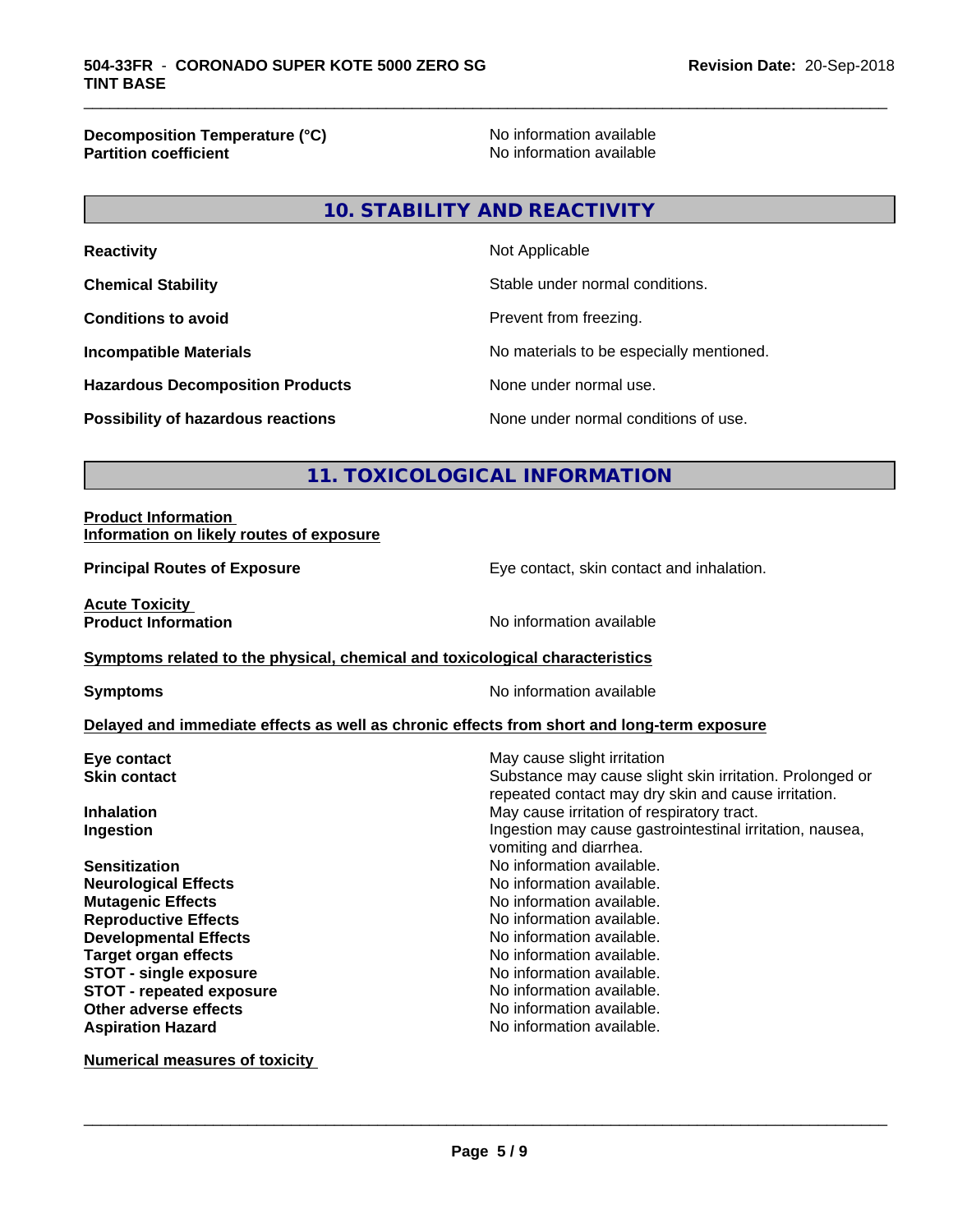# **The following values are calculated based on chapter 3.1 of the GHS document**

## **ATEmix (oral) ATEmix** (oral)

\_\_\_\_\_\_\_\_\_\_\_\_\_\_\_\_\_\_\_\_\_\_\_\_\_\_\_\_\_\_\_\_\_\_\_\_\_\_\_\_\_\_\_\_\_\_\_\_\_\_\_\_\_\_\_\_\_\_\_\_\_\_\_\_\_\_\_\_\_\_\_\_\_\_\_\_\_\_\_\_\_\_\_\_\_\_\_\_\_\_\_\_\_

## **Component Information**

Titanium dioxide LD50 Oral: > 10000 mg/kg (Rat)

## **Chronic Toxicity**

#### **Carcinogenicity**

*The information below indicateswhether each agency has listed any ingredient as a carcinogen:.*

| <b>Chemical name</b> | <b>IARC</b>                           | <b>NTP</b> |
|----------------------|---------------------------------------|------------|
|                      | 2B<br>Human<br>Carcinogen<br>Possible |            |
| Titanium<br>dioxide  |                                       |            |

• Although IARC has classified titanium dioxide as possibly carcinogenic to humans (2B), their summary concludes: "No significant exposure to titanium dioxide is thought to occur during the use of products in which titanium dioxide is bound to other materials, such as paint."

#### **Legend**

IARC - International Agency for Research on Cancer NTP - National Toxicity Program OSHA - Occupational Safety & Health Administration

**12. ECOLOGICAL INFORMATION**

# **Ecotoxicity Effects**

The environmental impact of this product has not been fully investigated.

# **Product Information**

# **Acute Toxicity to Fish**

No information available

# **Acute Toxicity to Aquatic Invertebrates**

No information available

# **Acute Toxicity to Aquatic Plants**

No information available

# **Persistence / Degradability**

No information available.

# **Bioaccumulation**

No information available.

#### **Mobility in Environmental Media**

No information available.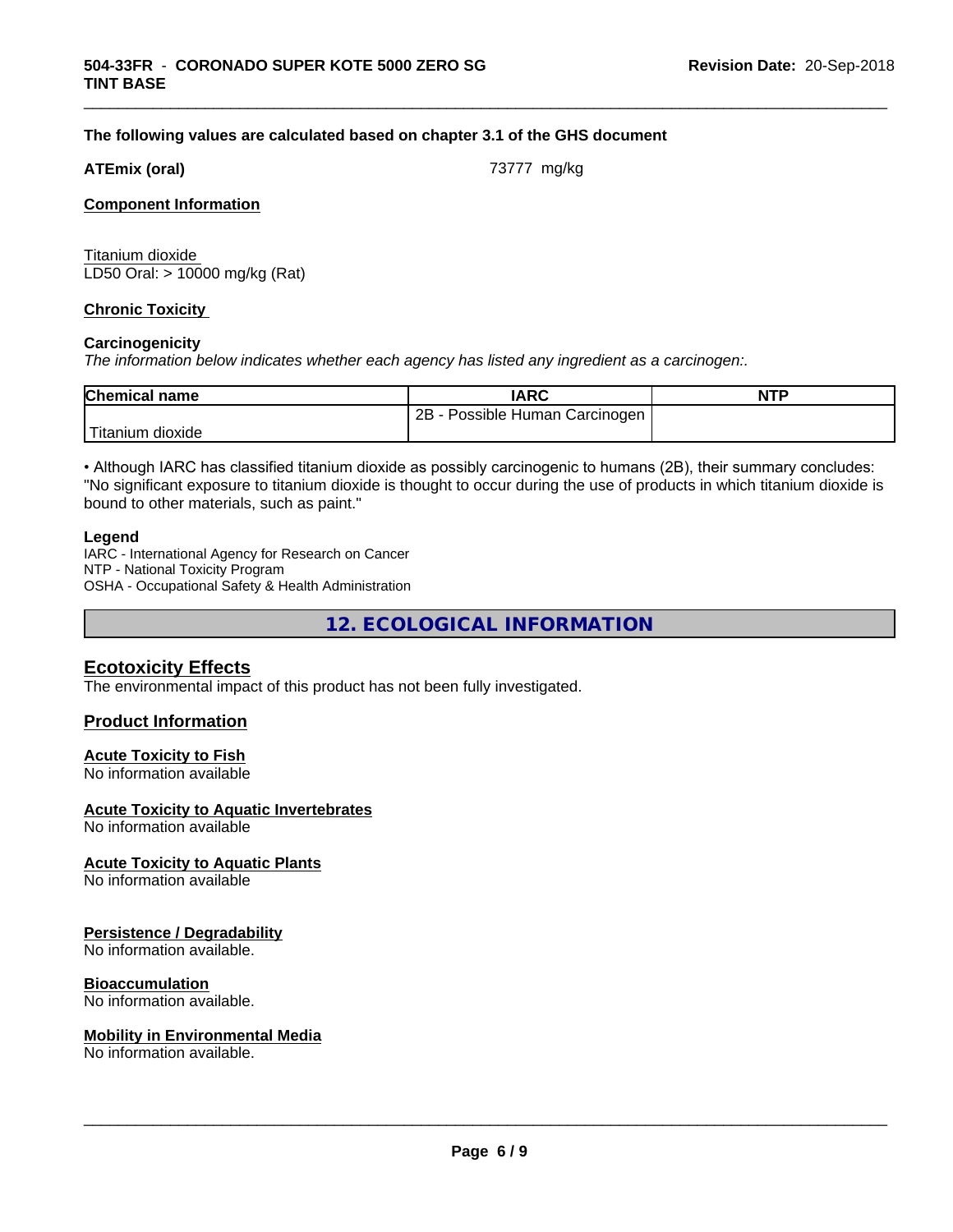**Ozone** No information available

# **Component Information**

# **Acute Toxicity to Fish**

Titanium dioxide  $LC50:$  > 1000 mg/L (Fathead Minnow - 96 hr.)

#### **Acute Toxicity to Aquatic Invertebrates**

No information available

#### **Acute Toxicity to Aquatic Plants**

No information available

**13. DISPOSAL CONSIDERATIONS**

\_\_\_\_\_\_\_\_\_\_\_\_\_\_\_\_\_\_\_\_\_\_\_\_\_\_\_\_\_\_\_\_\_\_\_\_\_\_\_\_\_\_\_\_\_\_\_\_\_\_\_\_\_\_\_\_\_\_\_\_\_\_\_\_\_\_\_\_\_\_\_\_\_\_\_\_\_\_\_\_\_\_\_\_\_\_\_\_\_\_\_\_\_

**Waste Disposal Method Dispose of in accordance with federal, state, provincial,** and local regulations. Local requirements may vary, consult your sanitation department or state-designated environmental protection agency for more disposal options.

# **14. TRANSPORT INFORMATION**

| TDG                | Not regulated |
|--------------------|---------------|
| <b>ICAO / IATA</b> | Not regulated |
| <b>IMDG / IMO</b>  | Not regulated |

# **15. REGULATORY INFORMATION**

# **International Inventories**

**TSCA: United States** Yes - All components are listed or exempt. **DSL: Canada** Yes - All components are listed or exempt.

# **National Pollutant Release Inventory (NPRI)**

#### **NPRI Parts 1- 4**

This product contains the following Parts 1-4 NPRI chemicals: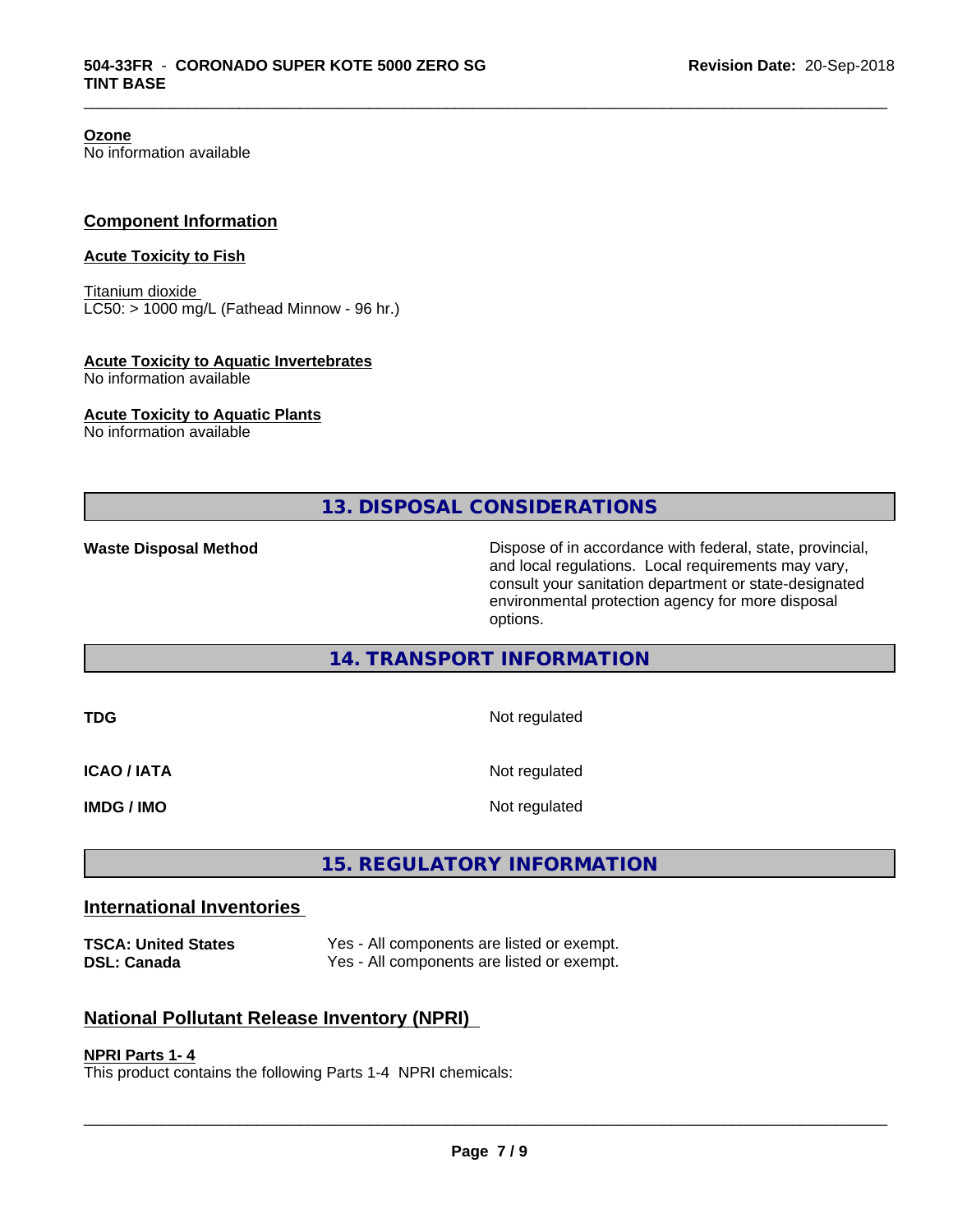#### *None*

#### **NPRI Part 5**

This product contains the following NPRI Part 5 Chemicals:

*None*

#### **WHMIS Regulatory Status**

This product has been classified in accordance with the hazard criteria of the Hazardous Products Regulations (HPR) and the SDS contains all the information required by the HPR.

\_\_\_\_\_\_\_\_\_\_\_\_\_\_\_\_\_\_\_\_\_\_\_\_\_\_\_\_\_\_\_\_\_\_\_\_\_\_\_\_\_\_\_\_\_\_\_\_\_\_\_\_\_\_\_\_\_\_\_\_\_\_\_\_\_\_\_\_\_\_\_\_\_\_\_\_\_\_\_\_\_\_\_\_\_\_\_\_\_\_\_\_\_

| <b>16. OTHER INFORMATION</b>             |                  |                        |                             |  |  |
|------------------------------------------|------------------|------------------------|-----------------------------|--|--|
| <b>HMIS</b> -                            | <b>Health: 1</b> | <b>Flammability: 0</b> | <b>Reactivity: 0 PPE: -</b> |  |  |
| <b>HMIS Legend</b><br>0 - Minimal Hazard |                  |                        |                             |  |  |

- 
- 1 Slight Hazard
- 2 Moderate Hazard
- 3 Serious Hazard
- 4 Severe Hazard
- \* Chronic Hazard
- X Consult your supervisor or S.O.P. for "Special" handling instructions.

*Note: The PPE rating has intentionally been left blank. Choose appropriate PPE that will protect employees from the hazards the material will present under the actual normal conditions of use.*

*Caution: HMISÒ ratings are based on a 0-4 rating scale, with 0 representing minimal hazards or risks, and 4 representing significant hazards or risks. Although HMISÒ ratings are not required on MSDSs under 29 CFR 1910.1200, the preparer, has chosen to provide them. HMISÒ ratings are to be used only in conjunction with a fully implemented HMISÒ program by workers who have received appropriate HMISÒ training. HMISÒ is a registered trade and service mark of the NPCA. HMISÒ materials may be purchased exclusively from J. J. Keller (800) 327-6868.*

 **WARNING!** If you scrape, sand, or remove old paint, you may release lead dust. LEAD IS TOXIC. EXPOSURE TO LEAD DUST CAN CAUSE SERIOUS ILLNESS, SUCH AS BRAIN DAMAGE, ESPECIALLY IN CHILDREN. PREGNANT WOMEN SHOULD ALSO AVOID EXPOSURE.Wear a NIOSH approved respirator to control lead exposure. Clean up carefully with a HEPA vacuum and a wet mop. Before you start, find out how to protect yourself and your family by logging onto Health Canada @

http://www.hc-sc.gc.ca/ewh-semt/contaminants/lead-plomb/asked\_questions-questions\_posees-eng.php.

| <b>Prepared By</b>                                  | <b>Product Stewardship Department</b><br>Benjamin Moore & Co.<br>101 Paragon Drive<br>Montvale, NJ 07645<br>800-225-5554 |  |
|-----------------------------------------------------|--------------------------------------------------------------------------------------------------------------------------|--|
| <b>Revision Date:</b><br><b>Reason for revision</b> | 20-Sep-2018<br>Not available                                                                                             |  |

#### **Disclaimer**

The information contained herein is presented in good faith and believed to be accurate as of the effective date shown